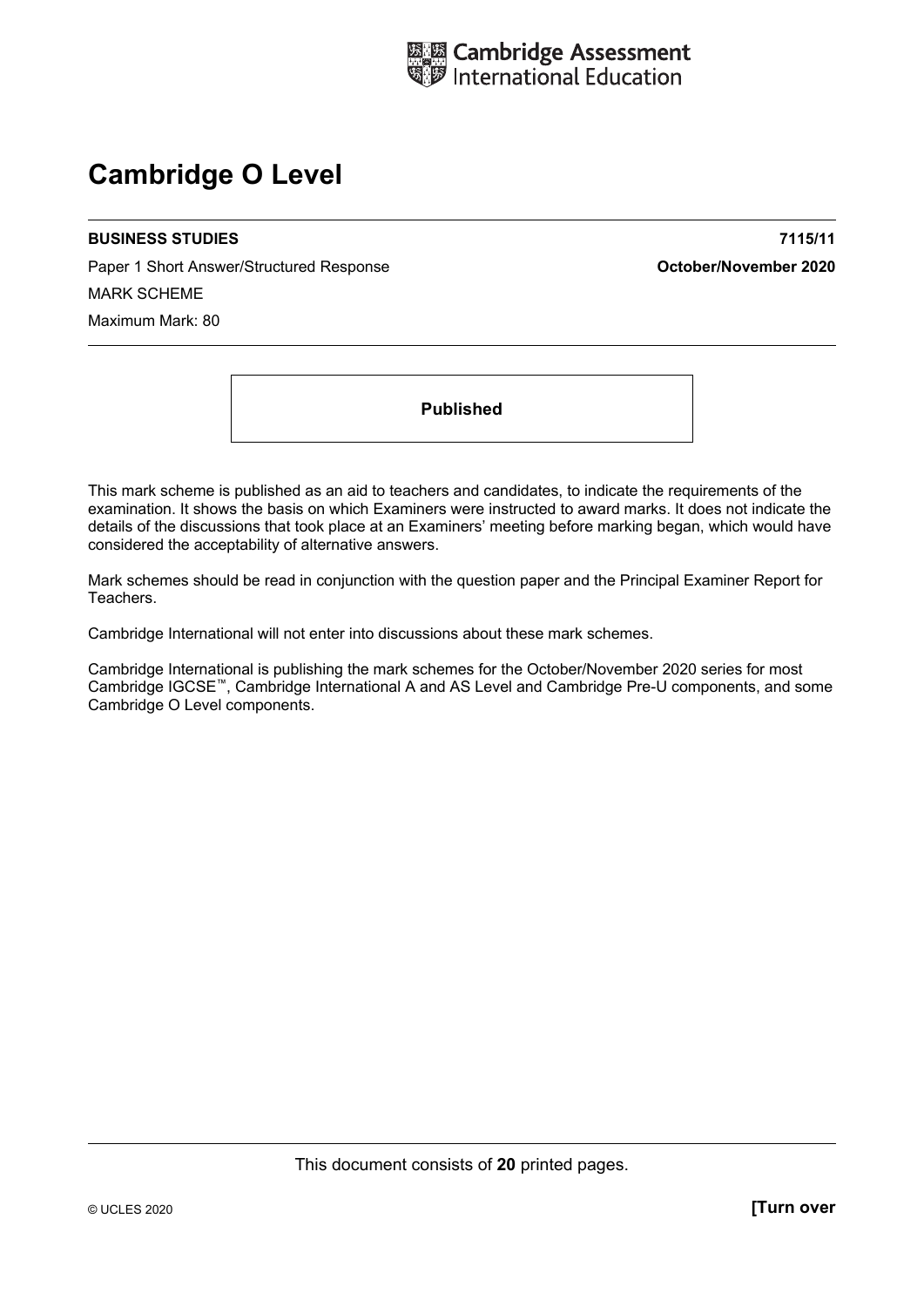# **Generic Marking Principles**

These general marking principles must be applied by all examiners when marking candidate answers. They should be applied alongside the specific content of the mark scheme or generic level descriptors for a question. Each question paper and mark scheme will also comply with these marking principles.

## GENERIC MARKING PRINCIPLE 1:

Marks must be awarded in line with:

- the specific content of the mark scheme or the generic level descriptors for the question
- the specific skills defined in the mark scheme or in the generic level descriptors for the question
- the standard of response required by a candidate as exemplified by the standardisation scripts.

GENERIC MARKING PRINCIPLE 2:

Marks awarded are always **whole marks** (not half marks, or other fractions).

## GENERIC MARKING PRINCIPLE 3:

Marks must be awarded **positively**:

- marks are awarded for correct/valid answers, as defined in the mark scheme. However, credit is given for valid answers which go beyond the scope of the syllabus and mark scheme, referring to your Team Leader as appropriate
- marks are awarded when candidates clearly demonstrate what they know and can do
- marks are not deducted for errors
- marks are not deducted for omissions
- answers should only be judged on the quality of spelling, punctuation and grammar when these features are specifically assessed by the question as indicated by the mark scheme. The meaning, however, should be unambiguous.

GENERIC MARKING PRINCIPLE  $4$ 

Rules must be applied consistently, e.g. in situations where candidates have not followed instructions or in the application of generic level descriptors.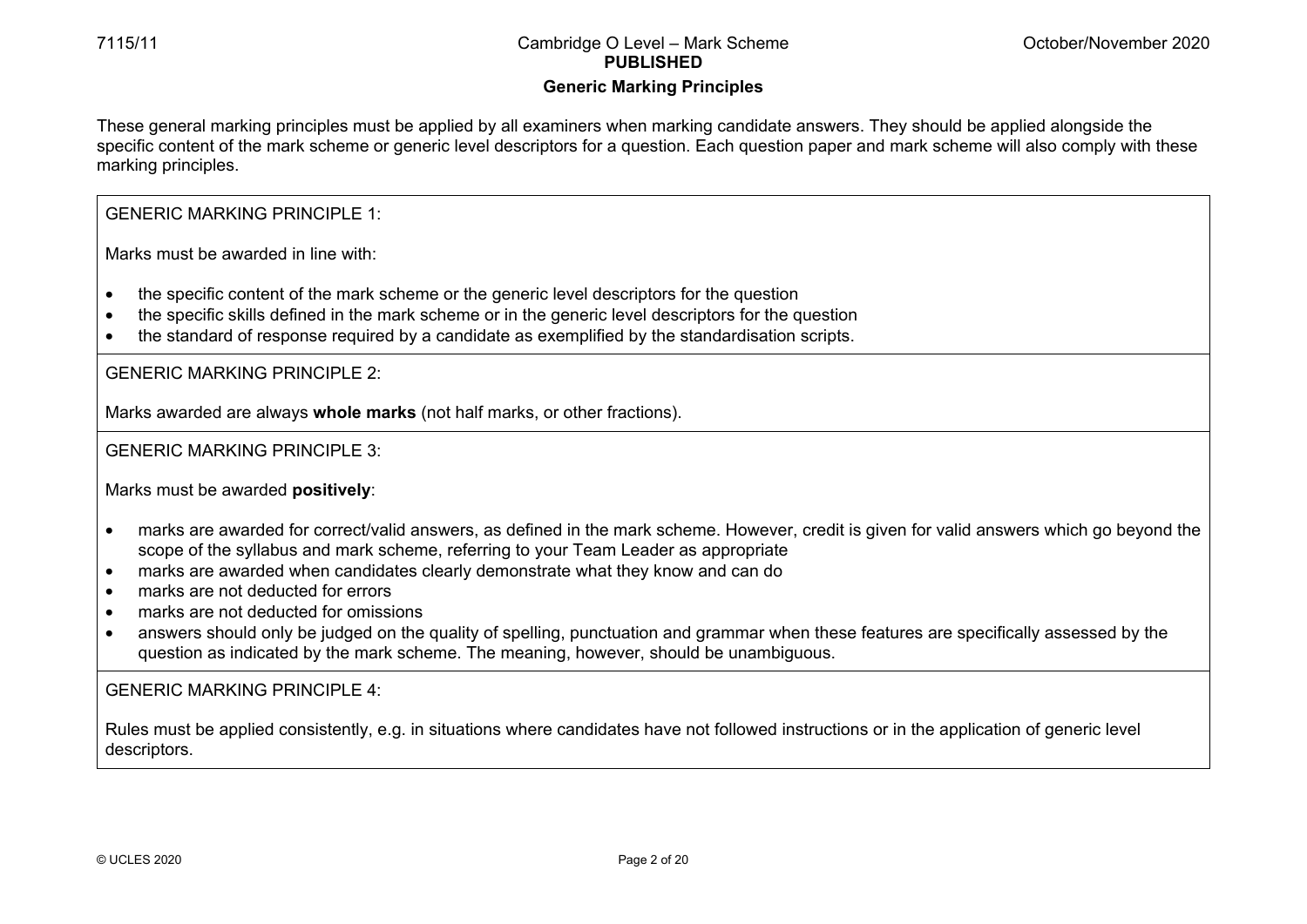## GENERIC MARKING PRINCIPLE 5:

Marks should be awarded using the full range of marks defined in the mark scheme for the question (however; the use of the full mark range may be limited according to the quality of the candidate responses seen).

## GENERIC MARKING PRINCIPLE 6:

Marks awarded are based solely on the requirements as defined in the mark scheme. Marks should not be awarded with grade thresholds or grade descriptors in mind.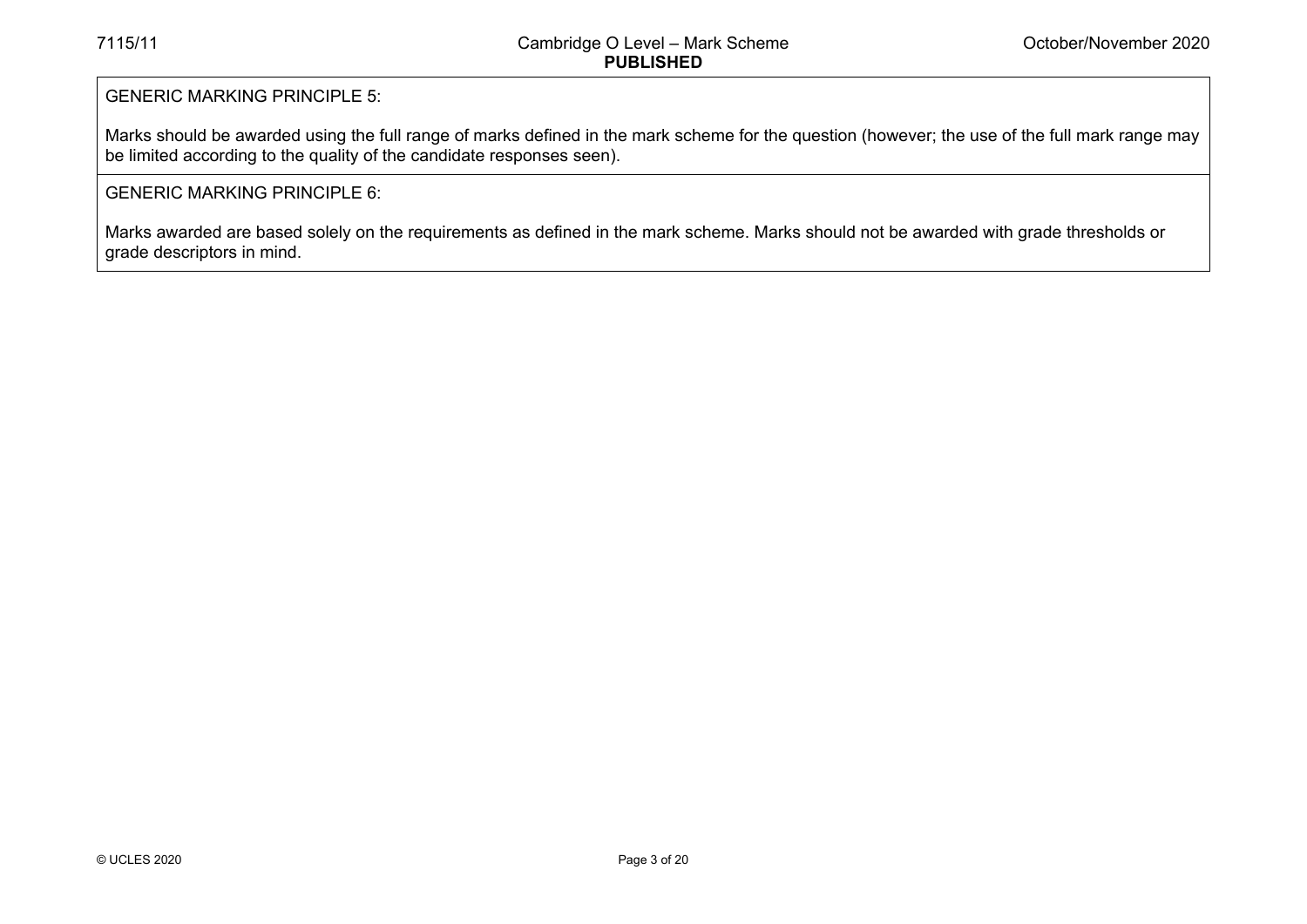| Question | <b>Answer</b>                                                                                                  | <b>Marks</b> | <b>Notes</b>                                                                                        |
|----------|----------------------------------------------------------------------------------------------------------------|--------------|-----------------------------------------------------------------------------------------------------|
| 1(a)     | Define 'trade union'.                                                                                          | $\mathbf 2$  | Do not award pressure group as this does not<br>answer the question.                                |
|          | Award 2 marks for a full definition. Award 1 mark for a partial<br>definition.                                 |              |                                                                                                     |
|          | Group of workers who join together to ensure their interests are<br>protected [2]                              |              |                                                                                                     |
|          | Organisation that represents the workers and fights for improvements<br>to pay and conditions [2]              |              |                                                                                                     |
|          | An organisation that exists to provide workplace support for its<br>members [2]                                |              |                                                                                                     |
|          | Partial definition – e.g. Group of workers who join together [1]                                               |              |                                                                                                     |
|          | Group of people who act together to protect their rights [1]                                                   |              |                                                                                                     |
| 1(b)     | Define 'level of hierarchy'                                                                                    |              | Note: To gain 2 marks the answers should show<br>that workers are on a similar level and are within |
|          | Award 2 marks for a full definition. Award 1 mark for a partial<br>definition.                                 |              | one organisation.                                                                                   |
|          | Managers/supervisors/other employees who are given a similar level<br>of responsibility in an organisation [2] |              |                                                                                                     |
|          | A level of authority in a business structure [2]                                                               |              |                                                                                                     |
|          | Partial definition e.g. People all at the same rank [1]                                                        |              |                                                                                                     |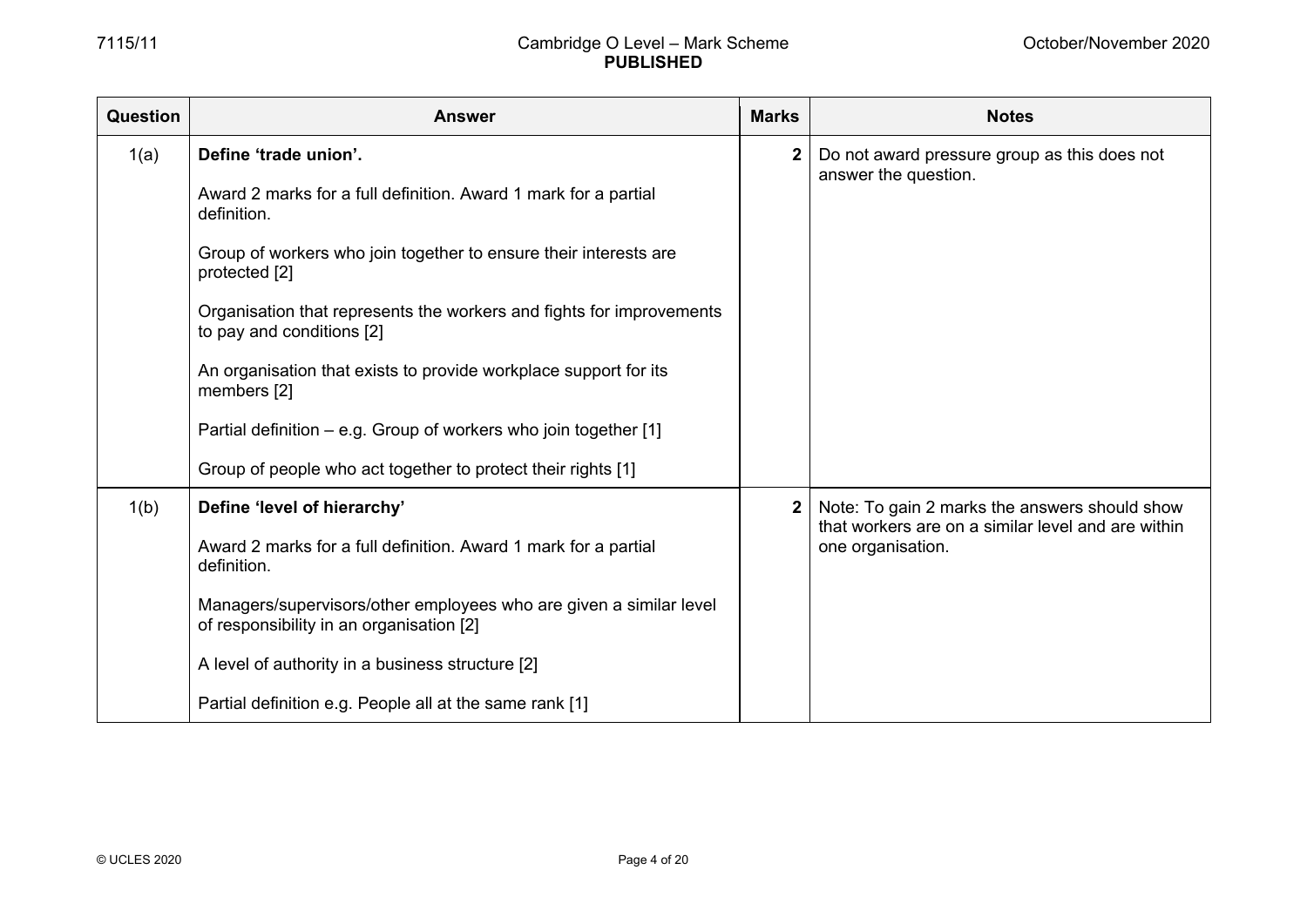| Question | <b>Answer</b>                                                                                                                                                                                                                                                                                                                                                                                                                                                                                                                                                                                                                                                | <b>Marks</b> | <b>Notes</b>                                                                                                                                                                                                                                                                                                                                                  |
|----------|--------------------------------------------------------------------------------------------------------------------------------------------------------------------------------------------------------------------------------------------------------------------------------------------------------------------------------------------------------------------------------------------------------------------------------------------------------------------------------------------------------------------------------------------------------------------------------------------------------------------------------------------------------------|--------------|---------------------------------------------------------------------------------------------------------------------------------------------------------------------------------------------------------------------------------------------------------------------------------------------------------------------------------------------------------------|
| 1(c)     | Outline two advantages of SRB using delegation.                                                                                                                                                                                                                                                                                                                                                                                                                                                                                                                                                                                                              |              | 4   Points can relate to employees or the business.                                                                                                                                                                                                                                                                                                           |
|          | Award 1 mark for each relevant advantage.<br>Award 1 mark for each relevant reference to this business.                                                                                                                                                                                                                                                                                                                                                                                                                                                                                                                                                      |              | Note: To use words from the stem as application,<br>the reference must be appropriate (i.e. make<br>sense) in relation to the point being made.                                                                                                                                                                                                               |
|          | Points might include:<br>Workload spread more evenly/reduced workload for managers [k]<br>in its 80 branches [app]<br>Management can focus on more important matters [k] such as<br>$\bullet$<br>responding to increased competition [app]<br>Motivates employees/gives sense of responsibility [k] so less<br>$\bullet$<br>problems with trade unions [app]<br>Improved efficiency/better quality of work (because workers are<br>$\bullet$<br>specialised)<br>Career opportunities [k] as able to do similar work to the 100<br>$\bullet$<br>managers [app]<br>Management can measure the success of staff more easily [k]<br>Can assist with training [k] |              | The following words are likely to be appropriate for<br>this question:<br><b>Business customers</b><br>100 managers<br>80 branches<br>$\bullet$<br>Removing one level of the hierarchy<br>Saving \$1m in costs<br>Increased competition<br>$\bullet$<br>Bank (services) or related words such as<br>loans<br>Develop new products and services<br>Trade union |
|          | Other appropriate responses should also be credited.                                                                                                                                                                                                                                                                                                                                                                                                                                                                                                                                                                                                         |              | Other appropriate examples in context can still be<br>credited.                                                                                                                                                                                                                                                                                               |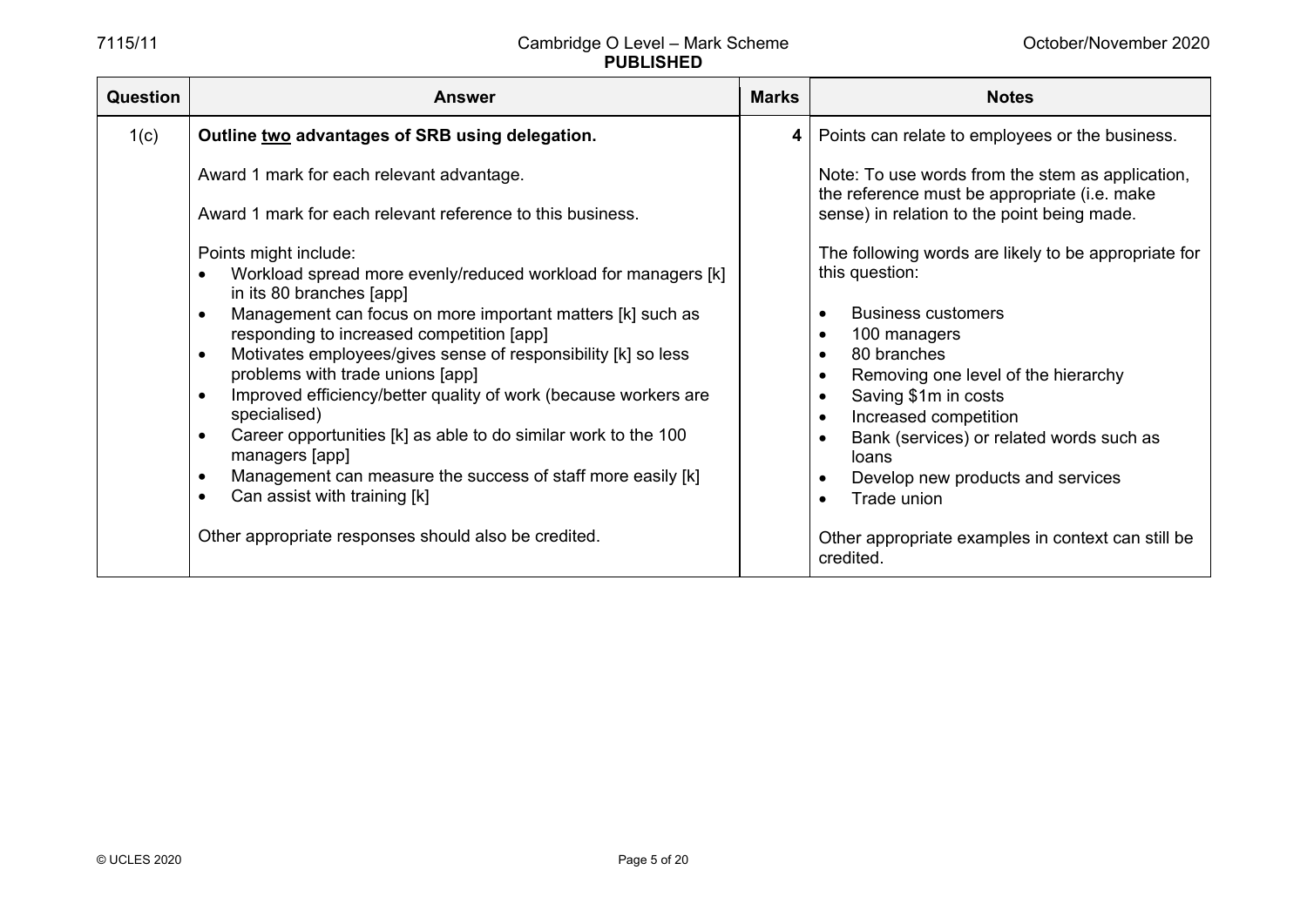| <b>Question</b> | <b>Answer</b>                                                                                                                                                                                                                                                                                                                                                                                                                                                                                                                                                                                                                                                                                                                                                                                                                                                                                                                                                                                                                                                                                                                                                                                                                                                                                                                                                    | <b>Marks</b> | <b>Notes</b>                                                                                                                                                                                                                                                                                                                                                                                                                                                                                                                                                                                                                                          |
|-----------------|------------------------------------------------------------------------------------------------------------------------------------------------------------------------------------------------------------------------------------------------------------------------------------------------------------------------------------------------------------------------------------------------------------------------------------------------------------------------------------------------------------------------------------------------------------------------------------------------------------------------------------------------------------------------------------------------------------------------------------------------------------------------------------------------------------------------------------------------------------------------------------------------------------------------------------------------------------------------------------------------------------------------------------------------------------------------------------------------------------------------------------------------------------------------------------------------------------------------------------------------------------------------------------------------------------------------------------------------------------------|--------------|-------------------------------------------------------------------------------------------------------------------------------------------------------------------------------------------------------------------------------------------------------------------------------------------------------------------------------------------------------------------------------------------------------------------------------------------------------------------------------------------------------------------------------------------------------------------------------------------------------------------------------------------------------|
| 1(d)            | Explain two factors SRB should consider when deciding which<br>managers to make redundant.<br>Award 1 mark for identification of each relevant factor (max 2).<br>Award 1 mark for each relevant reference to this business (max 2).<br>Award 1 mark for each relevant explanation (max 2).<br>Points might include:<br>Importance of the role being performed [k] to maintain contact<br>with business customers [app] to ensure good customer service<br>[an]<br>Performance/experience/skills/flexibility [k] such as not able to use<br>delegation [app] so not able to do the job required [an]<br>Length of time worked/redundancy costs [k] may be cheaper to<br>choose people who have not been there for a long time [an]<br>Attitude/attendance/disciplinary record [k] will want to lose poor/<br>bad workers [an] from the 80 branches [app]<br>Wages/salary [k] as removing higher paid employees would help<br>reduce costs long term [an] helping to reach the cost reduction of<br>$$1m$ [app]<br>Which departments need to lose/retain workers [k]<br>$\bullet$<br>Number of customers [k] at the branch [app]<br>$\bullet$<br>The number of subordinates under each manager [k] as workers<br>may become inefficient if poorly supervised [an]<br>Those who volunteer [k]<br>$\bullet$<br>Other appropriate responses should also be credited. | 6            | Note: To use words from the stem as application,<br>the reference must be appropriate (i.e. Make<br>sense) in relation to the point being made.<br>The following words are likely to be appropriate for<br>this question:<br><b>Business customers</b><br>$\bullet$<br>100 managers<br>$\bullet$<br>80 branches<br>$\bullet$<br>Removing one level of the hierarchy<br>$\bullet$<br>Saving \$1m in costs<br>$\bullet$<br>Increased competition<br>Bank (services) / give loans<br>$\bullet$<br>Delegation.<br>Other appropriate examples in context can still be<br>credited.<br>Do not accept reduced costs alone as [k] or [an]<br>as this is [tv]. |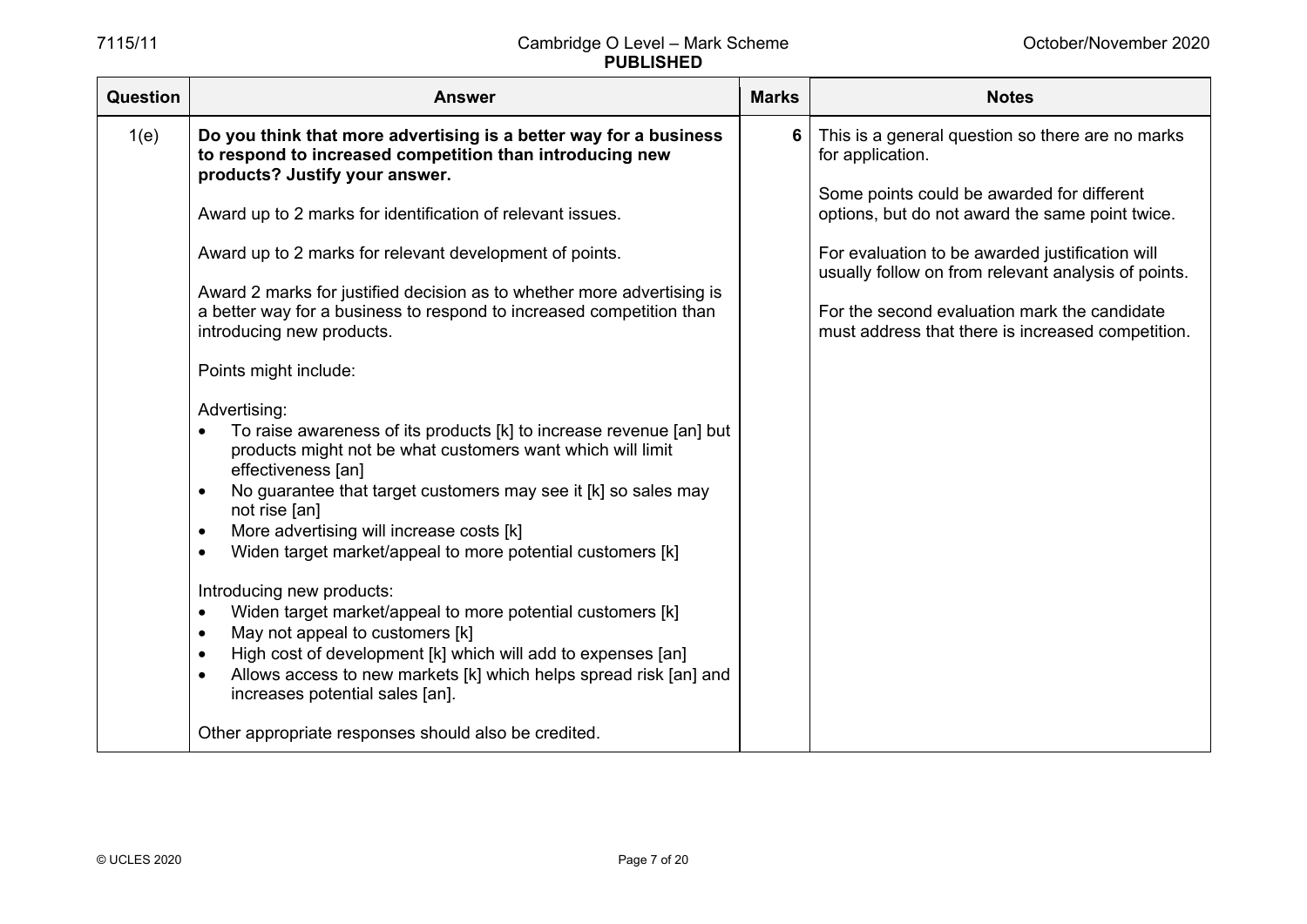| <b>Question</b> | <b>Answer</b>                                                                                                                                                                                                                                                                                                                                                                                                                                                                       | <b>Marks</b> | <b>Notes</b> |
|-----------------|-------------------------------------------------------------------------------------------------------------------------------------------------------------------------------------------------------------------------------------------------------------------------------------------------------------------------------------------------------------------------------------------------------------------------------------------------------------------------------------|--------------|--------------|
| 1(e)            | Justification might include:                                                                                                                                                                                                                                                                                                                                                                                                                                                        |              |              |
|                 | Increased advertising will raise awareness of products [k] potentially<br>increasing revenue. [an] Introducing new products might appeal to a<br>wider target market [k] so helping to spread risk. [an]<br>It depends on reason for increased competition, if customers dislike<br>your products then advertising may not be effective. [eval] Developing<br>products may be more expensive but the business could have little<br>choice if it wants to remain competitive. [eval] |              |              |

| <b>Question</b> | <b>Answer</b>                                                                   | <b>Marks</b> | <b>Notes</b> |
|-----------------|---------------------------------------------------------------------------------|--------------|--------------|
| 2(a)            | Define 'flow production'.                                                       |              |              |
|                 | Award 2 marks for a full definition. Award 1 mark for a partial<br>definition.  |              |              |
|                 | Where large quantities of a product are produced in a continuous<br>process [2] |              |              |
|                 | Mass production using a production line [2]                                     |              |              |
|                 | Partial definition e.g. 'Makes lots of the same thing' [1]                      |              |              |
|                 | Large quantities of a standardized product [1]                                  |              |              |
|                 | Large-scale production/large volumes, continuous production [1]                 |              |              |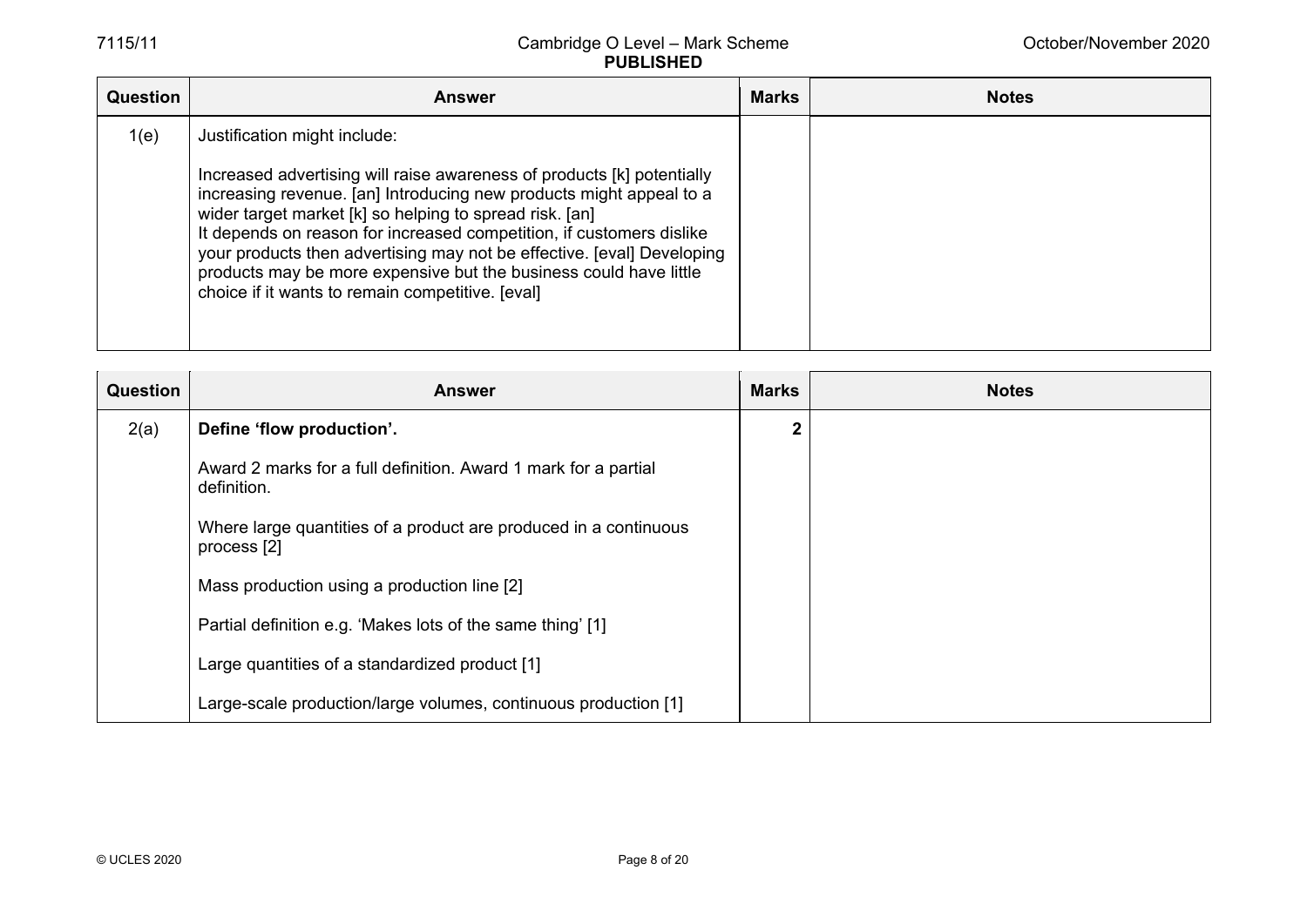| Question | <b>Answer</b>                                                                                                                                                                                                                                                                                                                                                                                                                                                                                                                                                           | <b>Marks</b>   | <b>Notes</b>                                                                                                                                                                                                                                                                                                                                                             |
|----------|-------------------------------------------------------------------------------------------------------------------------------------------------------------------------------------------------------------------------------------------------------------------------------------------------------------------------------------------------------------------------------------------------------------------------------------------------------------------------------------------------------------------------------------------------------------------------|----------------|--------------------------------------------------------------------------------------------------------------------------------------------------------------------------------------------------------------------------------------------------------------------------------------------------------------------------------------------------------------------------|
| 2(b)     | Identify two methods (other than technology) a business can use<br>to improve efficiency.<br>Award 1 mark per method.<br>Points might include:<br>Reorganise layout/reduce waste/Kaizen/JIT/lean production<br>Training/improve employee skills/employ more skilled workers<br>$\bullet$<br>Improve motivation/communication<br>$\bullet$<br>Specialisation                                                                                                                                                                                                             | 2 <sup>1</sup> | Only award the first two responses given.<br>Accept practical examples such as examples of<br>performance related pay as motivation methods.<br>Do not accept employ more workers as this will<br>not improve efficiency.                                                                                                                                                |
|          | Other appropriate responses should also be credited.                                                                                                                                                                                                                                                                                                                                                                                                                                                                                                                    |                |                                                                                                                                                                                                                                                                                                                                                                          |
| 2(c)     | Outline two sources of finance YMG could use for the new<br>technology.                                                                                                                                                                                                                                                                                                                                                                                                                                                                                                 | 4 <sup>1</sup> | Long term sources are required for this<br>investment.                                                                                                                                                                                                                                                                                                                   |
|          | Award 1 mark for each relevant source of finance.<br>Award 1 mark for each relevant reference to this business.                                                                                                                                                                                                                                                                                                                                                                                                                                                         |                | Note: To use words from the stem as application,<br>the reference must be appropriate (i.e. make<br>sense) in relation to the point being made.                                                                                                                                                                                                                          |
|          | Points might include:<br>Sell shares/owners capital [k] as a private limited company [app]<br>$\bullet$<br>Bank loan [k] as need \$60m [app]<br>$\bullet$<br>(Retained) profits [k] as likely to have funds as it is the largest<br>$\bullet$<br>manufacturer [app]<br>Leasing [k] as move into new markets overseas may not be<br>$\bullet$<br>successful [app]<br>Hire purchase [k]<br>$\bullet$<br>Owners savings [k]<br>$\bullet$<br>Sell unwanted assets [k]<br>$\bullet$<br>Crowdfunding [k]<br>$\bullet$<br>Other appropriate responses should also be credited. |                | The following words are likely to be appropriate for<br>this question:<br>Private limited company/sell shares to family<br>and friends<br>Flow production<br>\$60m.<br>$\bullet$<br>New markets<br>$\bullet$<br>The largest manufacturer<br>$\bullet$<br>3 billion litres<br>$\bullet$<br>Soft drinks<br>Other appropriate examples in context can still be<br>credited. |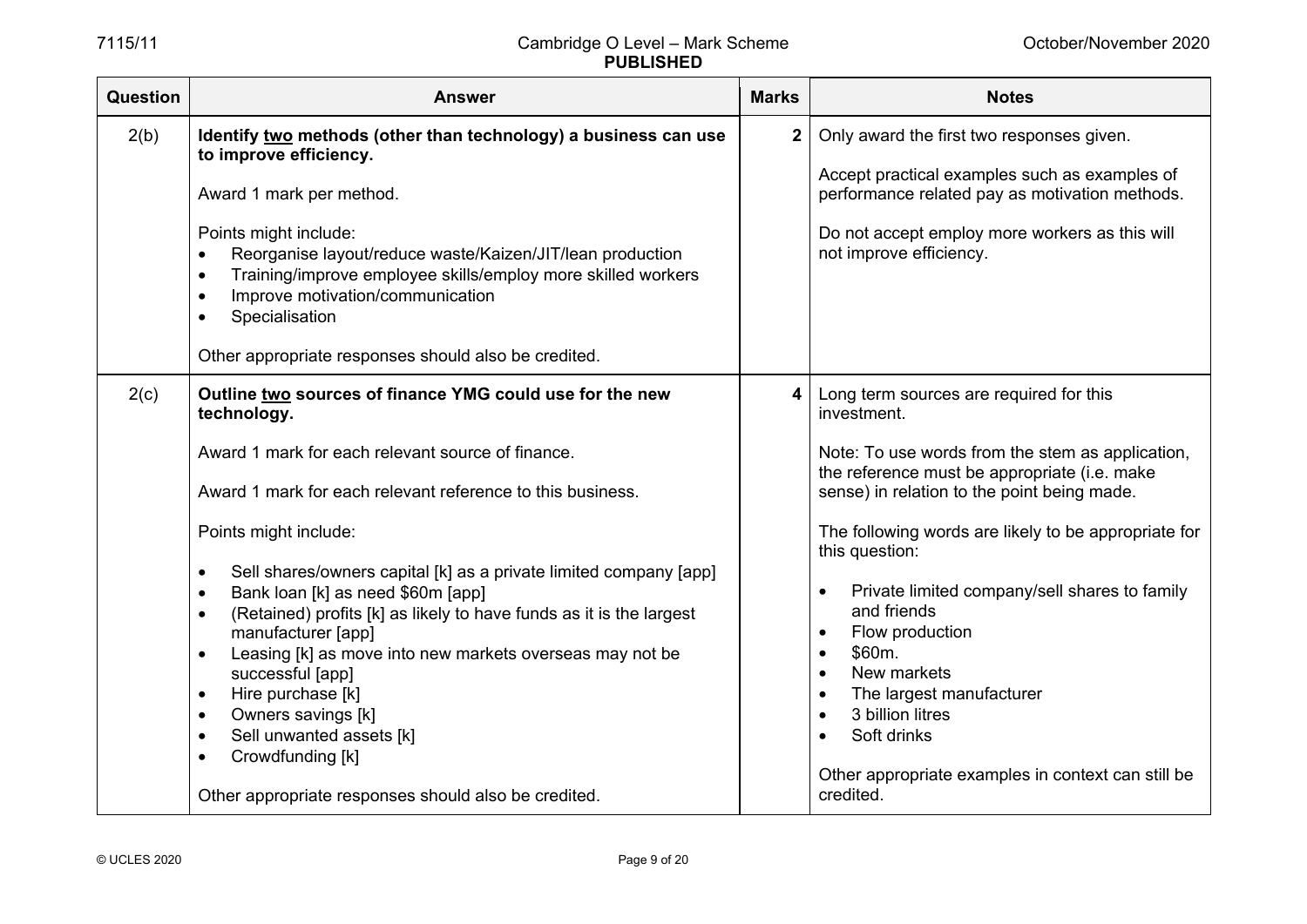$\blacksquare$ 

## 7115/11 Cambridge O Level – Mark Scheme **PUBLISHED**

| Question | <b>Answer</b>                                                                                                                                                                                                                                                                                                                                                                                                                                                                                                                                                                                                                                                                                                                                                                                                                                                                                                                                      | <b>Marks</b> | <b>Notes</b>                                                                                                                                                                                                                                                                                                                                                                                                                                                                                                                                                                                                                                                                               |
|----------|----------------------------------------------------------------------------------------------------------------------------------------------------------------------------------------------------------------------------------------------------------------------------------------------------------------------------------------------------------------------------------------------------------------------------------------------------------------------------------------------------------------------------------------------------------------------------------------------------------------------------------------------------------------------------------------------------------------------------------------------------------------------------------------------------------------------------------------------------------------------------------------------------------------------------------------------------|--------------|--------------------------------------------------------------------------------------------------------------------------------------------------------------------------------------------------------------------------------------------------------------------------------------------------------------------------------------------------------------------------------------------------------------------------------------------------------------------------------------------------------------------------------------------------------------------------------------------------------------------------------------------------------------------------------------------|
| 2(d)     | Explain how each of the following problems might affect YMG<br>when entering new markets in other countries.<br>Award 1 mark for identification of each relevant problem (max 2).<br>Award 1 mark for each relevant reference made to this business<br>$(max 2)$ .<br>Award 1 mark for each relevant explanation (max 2).<br>Points may include:<br>Lack of local knowledge:<br>May not be aware of competitors actions [k] leading to fewer sales<br>/lower revenue [an] of soft drinks [app]<br>May not understand customer buying habits [k] so must spend<br>more money developing new products [an] rather than investing<br>\$60m in new technology [app]<br>Customers may not like [K] the soft drinks [App]<br>Import quotas:<br>This limits the number of items that can be brought into the<br>country [k] so fewer litres needed [app] which could lead to higher<br>prices[an]<br>Other appropriate responses should also be credited. | 6            | Note: To use words from the stem as application,<br>the reference must be appropriate (i.e. make<br>sense) in relation to the point being made.<br>The following words are likely to be appropriate for<br>this question:<br>Private limited company<br>$\bullet$<br>Flow production<br>$\bullet$<br>\$60m.<br>$\bullet$<br>The largest manufacturer<br>$\bullet$<br>3 billion litres<br>$\bullet$<br>New technology<br>$\bullet$<br>Soft drinks<br>$\bullet$<br><b>Expanding production</b><br>Other appropriate examples in context can still be<br>credited.<br>Do not accept answers which clearly refer to<br>tariffs.<br>Do not accept the same analysis point for both<br>problems. |
|          |                                                                                                                                                                                                                                                                                                                                                                                                                                                                                                                                                                                                                                                                                                                                                                                                                                                                                                                                                    |              |                                                                                                                                                                                                                                                                                                                                                                                                                                                                                                                                                                                                                                                                                            |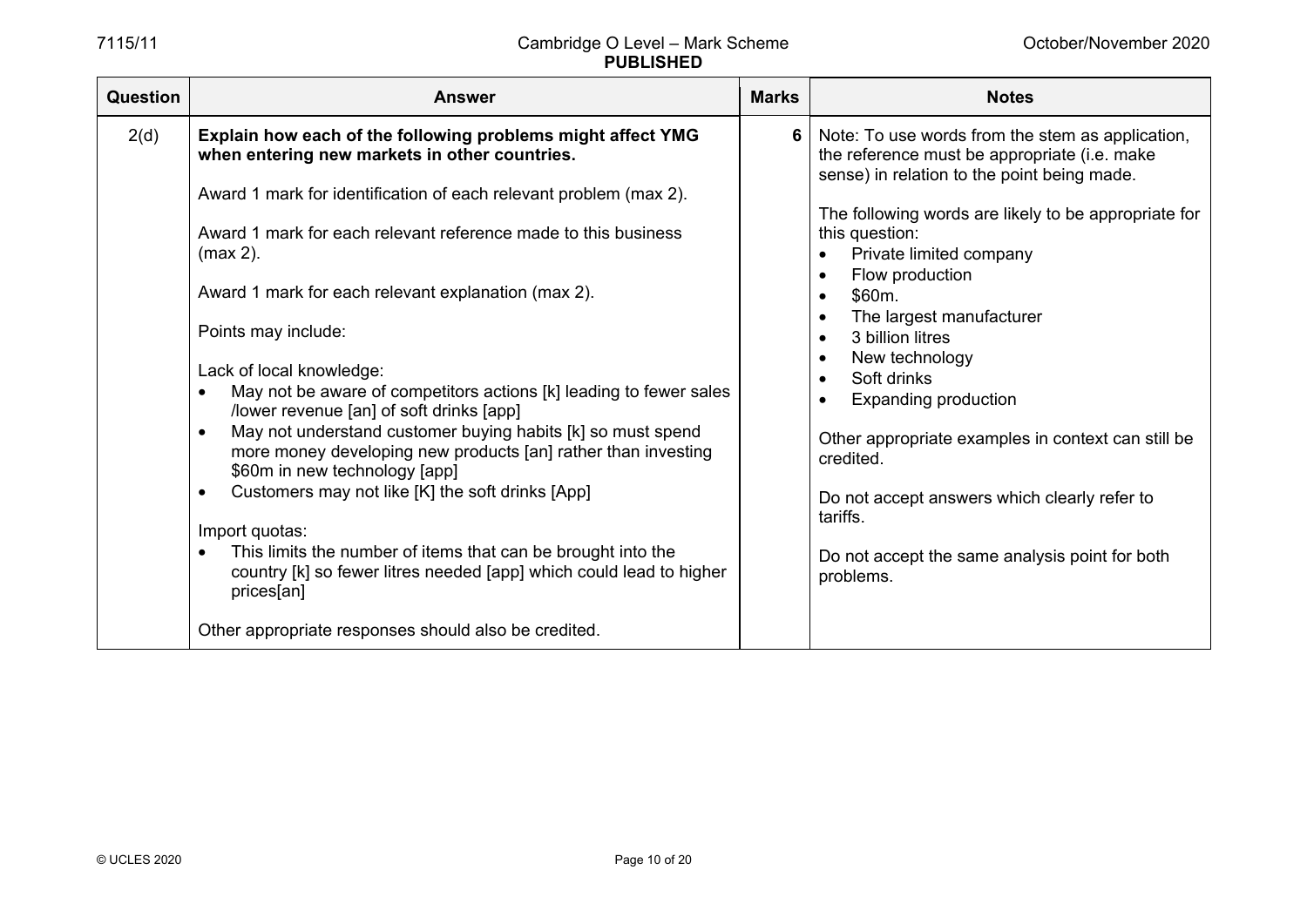| Question | <b>Answer</b>                                                                                                                                                                                                                                                                                                                                                                                                                                                                                                                                                                                                                                                                                                                                                                                                                                                                                                                                                                                                                                                                                                                                                                                                                                                                         | <b>Marks</b> | <b>Notes</b>                                                                                                                                                                                    |
|----------|---------------------------------------------------------------------------------------------------------------------------------------------------------------------------------------------------------------------------------------------------------------------------------------------------------------------------------------------------------------------------------------------------------------------------------------------------------------------------------------------------------------------------------------------------------------------------------------------------------------------------------------------------------------------------------------------------------------------------------------------------------------------------------------------------------------------------------------------------------------------------------------------------------------------------------------------------------------------------------------------------------------------------------------------------------------------------------------------------------------------------------------------------------------------------------------------------------------------------------------------------------------------------------------|--------------|-------------------------------------------------------------------------------------------------------------------------------------------------------------------------------------------------|
| 2(e)     | Do you think a joint venture is the best way for a business to<br>enter a new market in another country? Justify your answer.                                                                                                                                                                                                                                                                                                                                                                                                                                                                                                                                                                                                                                                                                                                                                                                                                                                                                                                                                                                                                                                                                                                                                         | 6            | This is a general question so there are no marks<br>for application.                                                                                                                            |
|          | Award up to 2 marks for identification of relevant points.<br>Award up to 2 marks for relevant development of points.<br>Award 2 marks for justified decision as to whether a joint venture is<br>the best way for a business to enter a new market in another country.<br>Joint venture<br>Allows the business to gain important local information about<br>customers [k] so better able to meet customer requirements [an]<br>ensuring sales [an]<br>Wider range of contacts/better access to resources [k] so may be<br>$\bullet$<br>able to obtain cheaper resources [an] reducing production costs<br>[an]<br>Less competition [k] as working with local business [an] helping to<br>increase its market share [an]<br>Can provide access to other specialist staff and technology [k]<br>$\bullet$<br>Clash of management styles [k] lead to conflict/problems with<br>$\bullet$<br>decision making [an]<br>Must share profits [k]<br>$\bullet$<br>Other options may include:<br>Franchising [k] which will reduce the problem of a lack of local<br>$\bullet$<br>knowledge [an] may negatively affect reputation [an]<br>Licensing [k] losing control over the production [an]<br>$\bullet$<br>Expand themselves [k] allowing them to retain all the profits [an]<br>$\bullet$ |              | For evaluation to be awarded justification will<br>usually follow on from relevant analysis of points.<br>Answers which only discuss alternative options<br>cannot be awarded evaluation marks. |
|          | Other appropriate responses should also be credited.                                                                                                                                                                                                                                                                                                                                                                                                                                                                                                                                                                                                                                                                                                                                                                                                                                                                                                                                                                                                                                                                                                                                                                                                                                  |              |                                                                                                                                                                                                 |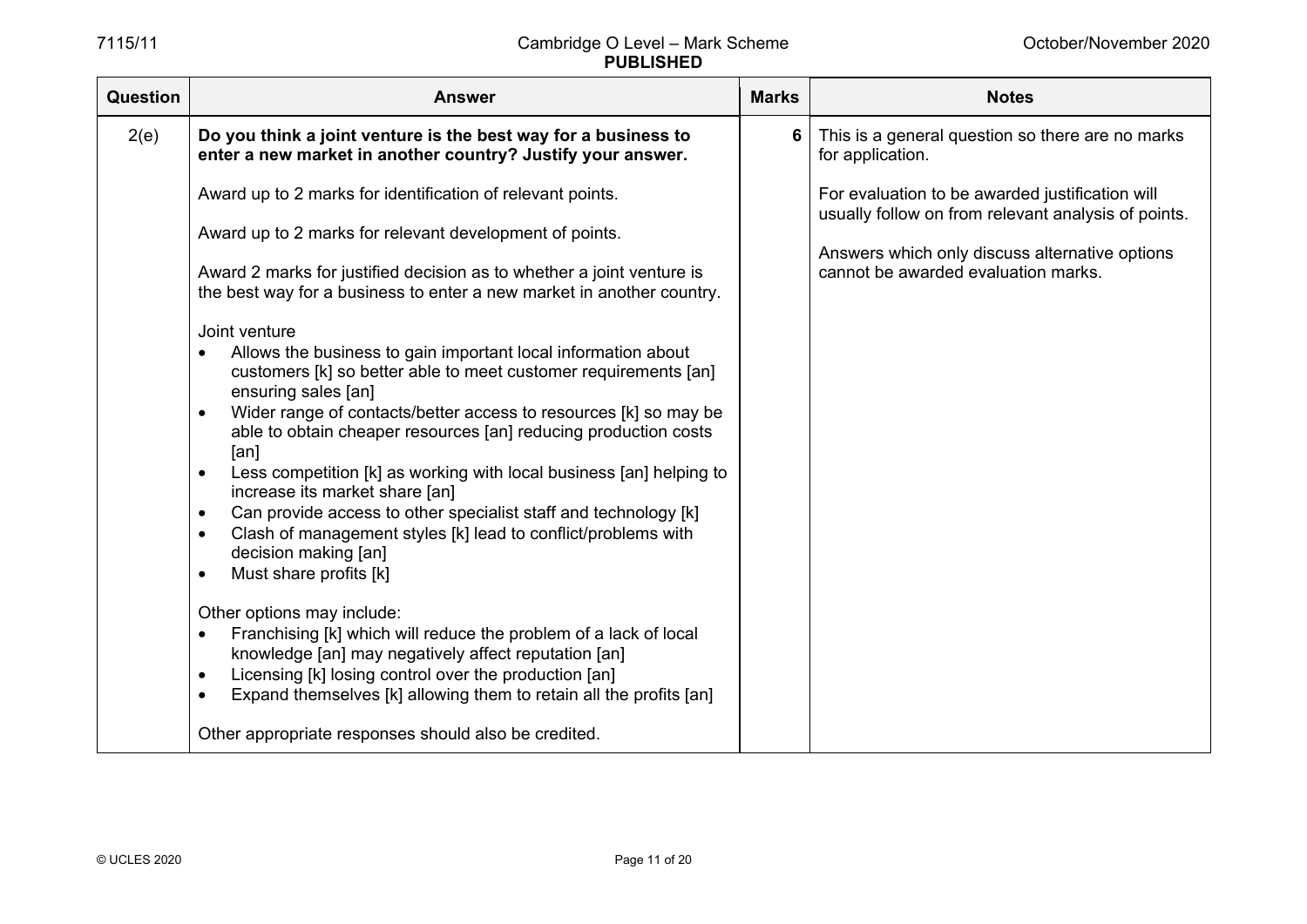| Question | <b>Answer</b>                                                                                                                                                                                                                                                                                                                                                                                                                                                     | <b>Marks</b> | <b>Notes</b> |
|----------|-------------------------------------------------------------------------------------------------------------------------------------------------------------------------------------------------------------------------------------------------------------------------------------------------------------------------------------------------------------------------------------------------------------------------------------------------------------------|--------------|--------------|
| 2(e)     | Justification might include:                                                                                                                                                                                                                                                                                                                                                                                                                                      |              |              |
|          | A joint venture allows the business to gain important local<br>information about customers [k] so they are better able to meet<br>customer requirements [an] ensuring sales [an]. Expanding on<br>their own would require them to raise more capital [k]. If they are<br>happy to share control a joint venture is the best way as it helps<br>reduce the risks of setting up in a new country[eval]. Since<br>expanding on their own maybe too expensive. [eval] |              |              |

| <b>Question</b> | <b>Answer</b>                                                                  | <b>Marks</b> | <b>Notes</b>                                                          |
|-----------------|--------------------------------------------------------------------------------|--------------|-----------------------------------------------------------------------|
| 3(a)            | Define 'sole trader'.                                                          | $\mathbf{2}$ | Do not accept features such as unlimited liability<br>as this is NAQ. |
|                 | Award 2 marks for a full definition. Award 1 mark for a partial<br>definition. |              |                                                                       |
|                 | Ownership of business in the hands of one individual/person [2]                |              |                                                                       |
|                 | Unincorporated business owned by one person [2]                                |              |                                                                       |
|                 | Partial definition e.g. Run/operated by one person [1]                         |              |                                                                       |
| 3(b)            | Calculate X and Y.                                                             | $\mathbf{2}$ | \$ not required.                                                      |
|                 | Award 1 mark for each correct calculation.                                     |              |                                                                       |
|                 | $X = 8400$                                                                     |              |                                                                       |
|                 | $Y = 7000$                                                                     |              |                                                                       |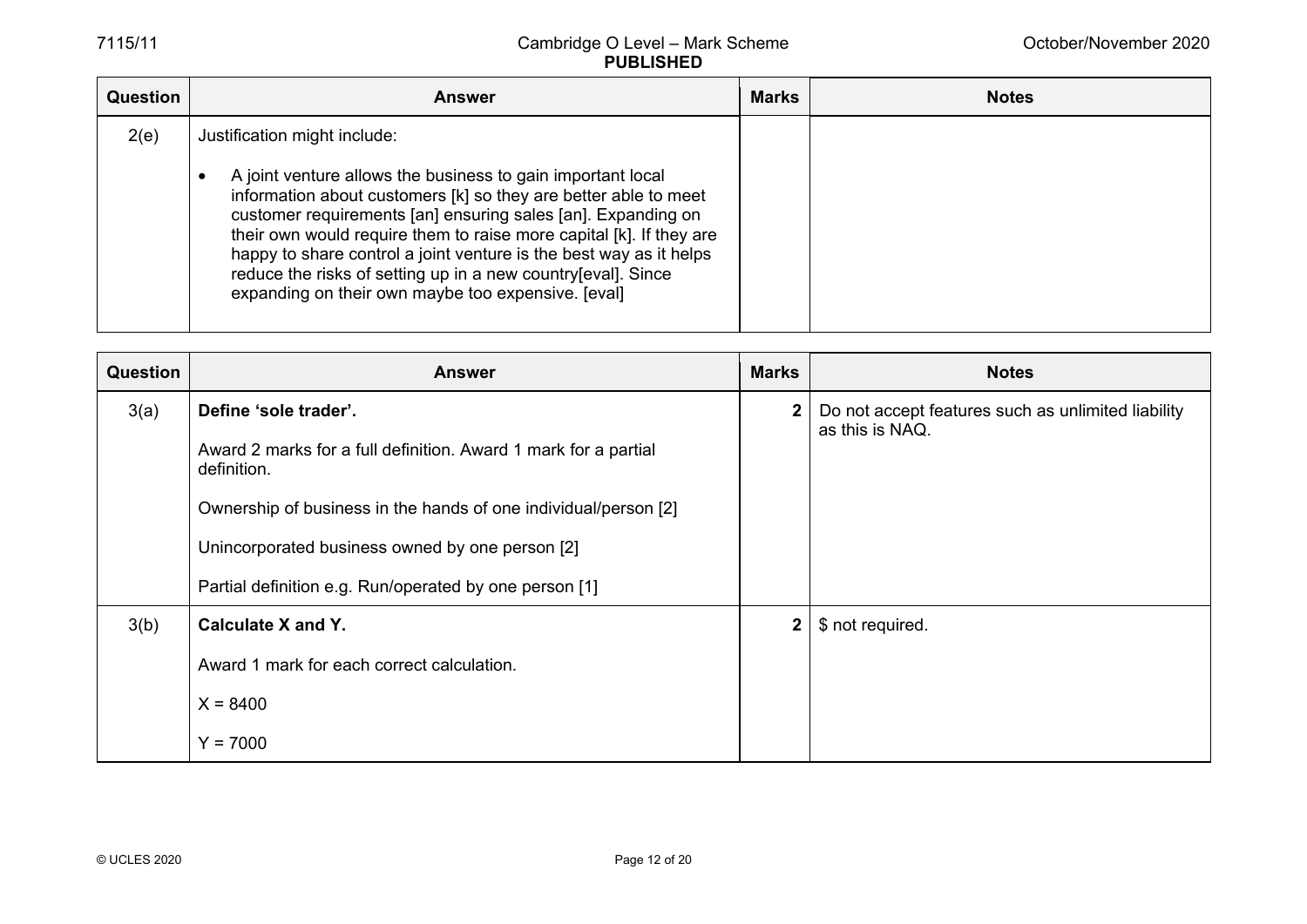| <b>Question</b> | <b>Answer</b>                                                                                                                                                                                                                                                                                                                                                                                                                                                                                             | <b>Marks</b> | <b>Notes</b>                               |
|-----------------|-----------------------------------------------------------------------------------------------------------------------------------------------------------------------------------------------------------------------------------------------------------------------------------------------------------------------------------------------------------------------------------------------------------------------------------------------------------------------------------------------------------|--------------|--------------------------------------------|
| 3(c)            | State <u>four</u> factors that can influence the amount of inventory a<br>business might hold.                                                                                                                                                                                                                                                                                                                                                                                                            | 4 I          | Only award the first four responses given. |
|                 | Award 1 mark per factor.                                                                                                                                                                                                                                                                                                                                                                                                                                                                                  |              |                                            |
|                 | Points might include:<br>Demand from customers/amount of sales<br>Perishability of the items<br>Storage space available<br>$\bullet$<br>Cost of storage<br>$\bullet$<br>Delivery charges<br>Seasons/celebrations/festivals<br>Amount of money available (to buy inventory)<br>$\bullet$<br>Lead time/reliability of supplier<br>$\bullet$<br>Method of production (mass may require high inventory)<br>Stock control system - JIT/lean production<br>Other appropriate responses should also be credited. |              |                                            |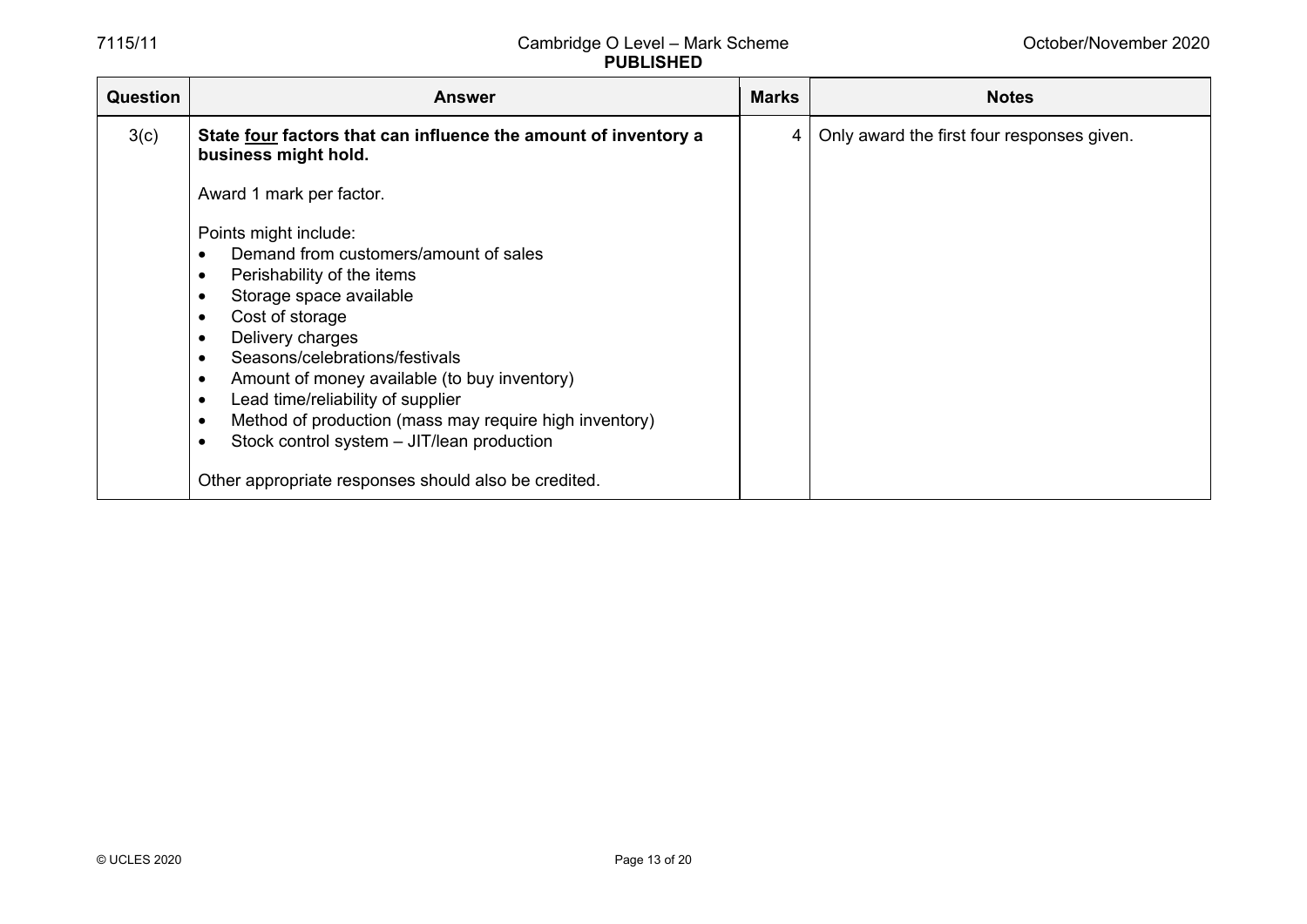| <b>Question</b> | <b>Answer</b>                                                                                                                                                                                                                                                                                                                                                                                                                                                                                                                                                                                                                                                                                                                                                                                                                                                                                                                                                                                                                                                                                                                                                                                                                                                                      | <b>Marks</b> | <b>Notes</b>                                                                                                                                                                                                                                                                                                                                                                                                                                                                                                                                                                                                                                                  |
|-----------------|------------------------------------------------------------------------------------------------------------------------------------------------------------------------------------------------------------------------------------------------------------------------------------------------------------------------------------------------------------------------------------------------------------------------------------------------------------------------------------------------------------------------------------------------------------------------------------------------------------------------------------------------------------------------------------------------------------------------------------------------------------------------------------------------------------------------------------------------------------------------------------------------------------------------------------------------------------------------------------------------------------------------------------------------------------------------------------------------------------------------------------------------------------------------------------------------------------------------------------------------------------------------------------|--------------|---------------------------------------------------------------------------------------------------------------------------------------------------------------------------------------------------------------------------------------------------------------------------------------------------------------------------------------------------------------------------------------------------------------------------------------------------------------------------------------------------------------------------------------------------------------------------------------------------------------------------------------------------------------|
| 3(d)            | Explain one advantage and one disadvantage to Elton of<br>operating in a niche market.<br>Award 1 mark for identification of each relevant advantage and<br>disadvantage (max 1 for each).<br>Award 1 mark for each relevant reference made to this business<br>$(max 2)$ .<br>Award 1 mark for each relevant explanation (max 2).<br>Points might include:<br>Advantages:<br>Less competition [k] so easier to attract/retain customers [an] to<br>his shop [app]<br>Clear focus/easier to target customers [k] interested in certain<br>sports [app] reducing costs of advertising [an]<br>Builds up specialist skills and knowledge [k]<br>Can often charge a higher price [k] helps improve profit margin<br>$\bullet$<br>[an]<br>Customers are prepared to pay for expertise [k]<br>$\bullet$<br>Customers tend to be more loyal [k] so may remain in business<br>$\bullet$<br>for another 5 years [app]<br>Disadvantages:<br>Lack of economies of scale [k] leading to higher unit costs [an] so<br>not able to lower cost of sales of \$7000 [app]<br>Risk of over dependence on a single product or market [k]<br>$\bullet$<br>Likely to attract competition if successful [k]<br>Vulnerable to market changes [k]<br>Other appropriate responses should also be credited. | 6            | Note: To use words from the stem as application,<br>the reference must be appropriate (i.e. make<br>sense) in relation to the point being made.<br>The following words are likely to be appropriate for<br>this question:<br>Sole trader<br>5 years<br>$\bullet$<br>Clothing and equipment for sports<br>shop<br>Remained small<br>Wide range of inventory needed<br>$\bullet$<br>Profit margin was 35%<br>$\bullet$<br>Use of figures from Table 3.1<br>$\bullet$<br>Other appropriate examples in context can still be<br>credited.<br>Candidates may gain credit for changes to profit<br>margin only once in either the advantage OR the<br>disadvantage. |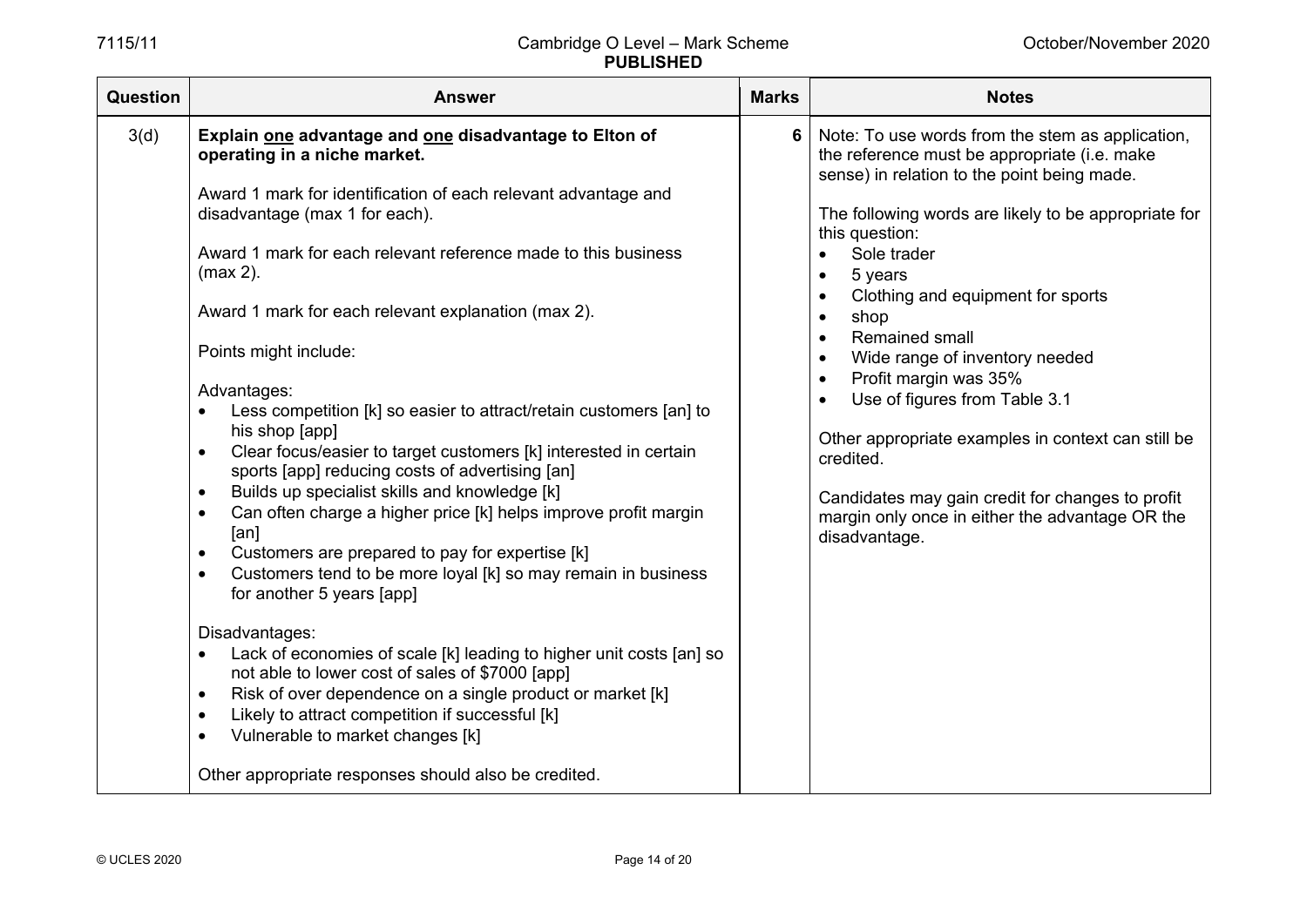| <b>Question</b> | <b>Answer</b>                                                                                                                                                                                                                                                                                                                                                                                                                                                                                                                                                                                                                                                                                                                                                                                                                                                                                                                                                                                                                                                                                                                             | <b>Marks</b> | <b>Notes</b>                                                                                                                                                                                                                                                                                                                                                                                         |
|-----------------|-------------------------------------------------------------------------------------------------------------------------------------------------------------------------------------------------------------------------------------------------------------------------------------------------------------------------------------------------------------------------------------------------------------------------------------------------------------------------------------------------------------------------------------------------------------------------------------------------------------------------------------------------------------------------------------------------------------------------------------------------------------------------------------------------------------------------------------------------------------------------------------------------------------------------------------------------------------------------------------------------------------------------------------------------------------------------------------------------------------------------------------------|--------------|------------------------------------------------------------------------------------------------------------------------------------------------------------------------------------------------------------------------------------------------------------------------------------------------------------------------------------------------------------------------------------------------------|
| 3(e)            | Do you think Elton should be pleased with the financial<br>performance of his business? Justify your answer using<br>appropriate ratios.<br>Award up to 2 marks for identification of relevant issues.<br>Award up to 2 marks for relevant development of points.<br>Award 2 marks for justified decision as to whether Elton should be<br>pleased with his financial performance.<br>Answers might include:<br>Gross profit margin has improved [k] from 70% [an] to 72% [an]<br>$\bullet$<br>showing better control of its variable costs [an].<br>Profit margin has decreased [k] showing less control of expenses<br>$\bullet$<br>[an]<br>Revenue improved [k] by \$1000 [an]<br>$\bullet$<br>Gross profit increased [k] by \$1200 [an]<br>$\bullet$<br>Profit decreased [k] by \$400 [an]<br>Other appropriate responses should also be credited.<br>Justification might include:<br>Gross profit margin has improved [k] from 70 % [an] to 72% [an]<br>$\bullet$<br>However profit margin has decreased. [k] He should be pleased<br>as sales and gross profit are rising [eval] but he must be<br>concerned about expenses. [eval] | 6            | Relevant calculations for analysis:<br>Profit margin:<br>32% in 2019<br>Fallen by 3% in 2019<br>Gross profit margin:<br>70% in 2018<br>72% in 2019<br>Risen by 2% [an][an]<br>OFR applies if candidates have incorrectly<br>calculated profit in question 3(b).<br>For evaluation to be awarded justification will<br>follow on from relevant analysis of points and must<br>include ratio analysis. |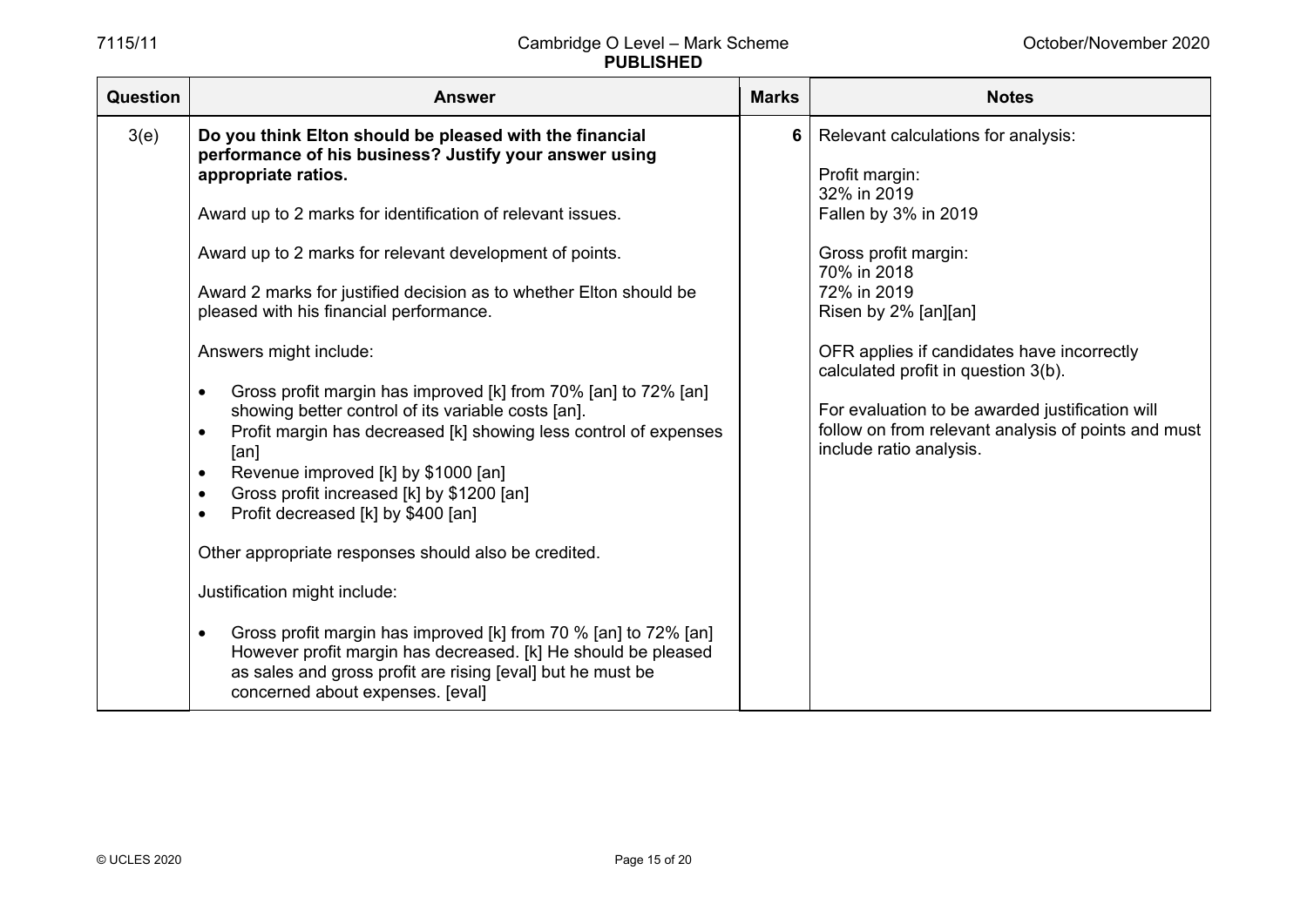| Question | <b>Answer</b>                                                                                                          | <b>Marks</b>   | <b>Notes</b>                                 |
|----------|------------------------------------------------------------------------------------------------------------------------|----------------|----------------------------------------------|
| 4(a)     | Define 'business cycle'.                                                                                               | 2 <sup>1</sup> | Do not award alternative names such as trade |
|          | Award 2 marks for a full definition. Award 1 mark for a partial<br>definition.                                         |                | cycle.                                       |
|          | Fluctuations in economic activity that an economy experiences over<br>time <sub>[2]</sub>                              |                |                                              |
|          | Changes in level of economic growth/GDP/economic activity over time<br>$[2]$                                           |                |                                              |
|          | A period during which a country or economy goes from growth to<br>recession and back again [2]                         |                |                                              |
|          | Partial definition e.g. Shows changes in GDP [1]                                                                       |                |                                              |
|          | Fluctuations in economic activity [1]                                                                                  |                |                                              |
| 4(b)     | Identify two reasons why a business might change its objectives.                                                       | $\mathbf{2}$   | Only award the first two responses given.    |
|          | Award 1 mark per reason.                                                                                               |                |                                              |
|          | Points might include:                                                                                                  |                |                                              |
|          | Achieved current objective(s)<br>$\bullet$                                                                             |                |                                              |
|          | Changing economic conditions<br>$\bullet$                                                                              |                |                                              |
|          | Changes in legal controls/rules<br>$\bullet$<br>Changes in the market e.g. competitors join/leave market/<br>$\bullet$ |                |                                              |
|          | changes in demand                                                                                                      |                |                                              |
|          | New owners<br>$\bullet$<br>Growth of business<br>$\bullet$                                                             |                |                                              |
|          | Change in capital available to the business.<br>٠                                                                      |                |                                              |
|          | Other appropriate responses should also be credited.                                                                   |                |                                              |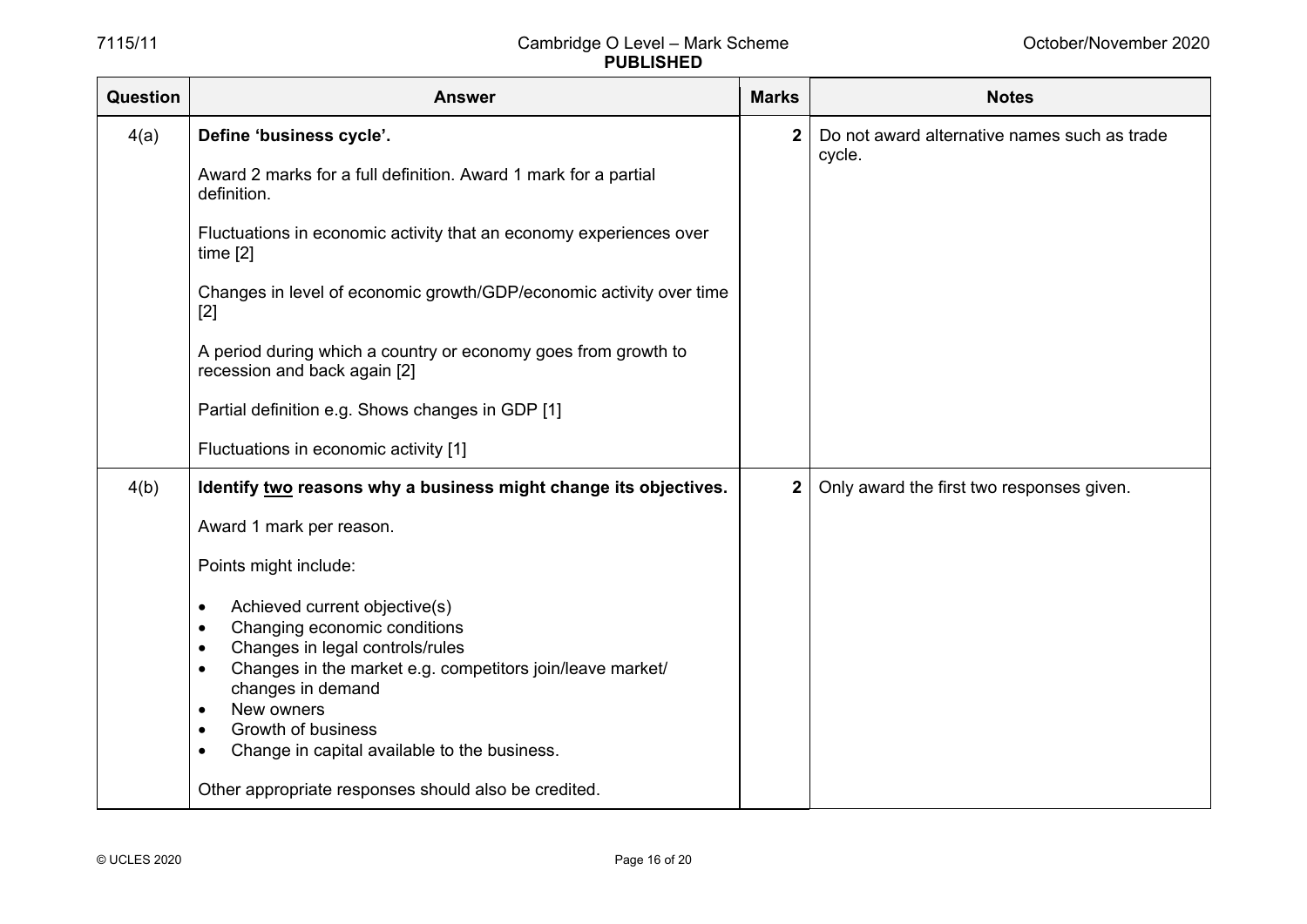| Question | <b>Answer</b>                                                                                                                                                                                                                                                                                                                                                                                                                                                                                                                                                                                                                                                                                                                                                                                                                                                                                                                                                                                                                                                                                                                                                                                                                                                                                                                                                | <b>Marks</b> | <b>Notes</b>                                                                                                                                                                                                                                                                                                                                                                                                                                                                                                                                                                                                                                                                             |
|----------|--------------------------------------------------------------------------------------------------------------------------------------------------------------------------------------------------------------------------------------------------------------------------------------------------------------------------------------------------------------------------------------------------------------------------------------------------------------------------------------------------------------------------------------------------------------------------------------------------------------------------------------------------------------------------------------------------------------------------------------------------------------------------------------------------------------------------------------------------------------------------------------------------------------------------------------------------------------------------------------------------------------------------------------------------------------------------------------------------------------------------------------------------------------------------------------------------------------------------------------------------------------------------------------------------------------------------------------------------------------|--------------|------------------------------------------------------------------------------------------------------------------------------------------------------------------------------------------------------------------------------------------------------------------------------------------------------------------------------------------------------------------------------------------------------------------------------------------------------------------------------------------------------------------------------------------------------------------------------------------------------------------------------------------------------------------------------------------|
| 4(c)     | Outline one advantage and one disadvantage to KTF of taking<br>over the other business.<br>Award 1 mark for each advantage/disadvantage.<br>Award 1 mark for each relevant reference to this business.<br>Points might include:<br>Advantages:<br>Reduces competition/increased market share [k] as this is one of<br>its main competitors [app]<br>Possible economies of scale [k] reducing the unit costs of bricks<br>$\bullet$<br>[app]<br>Possible cost savings [k] which could be one of its objectives<br>$\bullet$<br>[app]<br>Buying an existing brand can be cheaper than internal growth [k]<br>$\bullet$<br>Access to new skills or expertise [k].<br>$\bullet$<br>Disadvantages:<br>Clash of culture and leadership styles/objectives [k] for a business<br>started 60 years ago [app]<br>Possible legal action (as gain too much market power) [k] so<br>could face the risk of new legal controls to protect environment<br>[app]<br>Possible diseconomies of scale or examples e.g. control/<br>communication problems [k]<br>Over reliant on one market [k] especially when enter different<br>$\bullet$<br>stages of business cycle [app]<br>Pressure groups could oppose [k]<br>$\bullet$<br>Cost of redundancies [k]<br>$\bullet$<br>Expensive to buy the firm [k].<br>$\bullet$<br>Other appropriate responses should also be credited. | 4            | Note: To use words from the stem as application,<br>the reference must be appropriate (i.e. make<br>sense) in relation to the point being made.<br>The following words are likely to be appropriate for<br>this question:<br>Building materials/cement and bricks<br>$\bullet$<br>\$25bn<br>$\bullet$<br>Started 60years ago<br>$\bullet$<br>Main competitors<br>$\bullet$<br>Combined sales of \$40bn/raise of \$15bn<br>$\bullet$<br><b>Business cycle</b><br>$\bullet$<br>Interest rates<br>$\bullet$<br>Legal controls<br>$\bullet$<br>Protecting the environment<br>$\bullet$<br>Stakeholder groups<br>$\bullet$<br>Other appropriate examples in context can still be<br>credited. |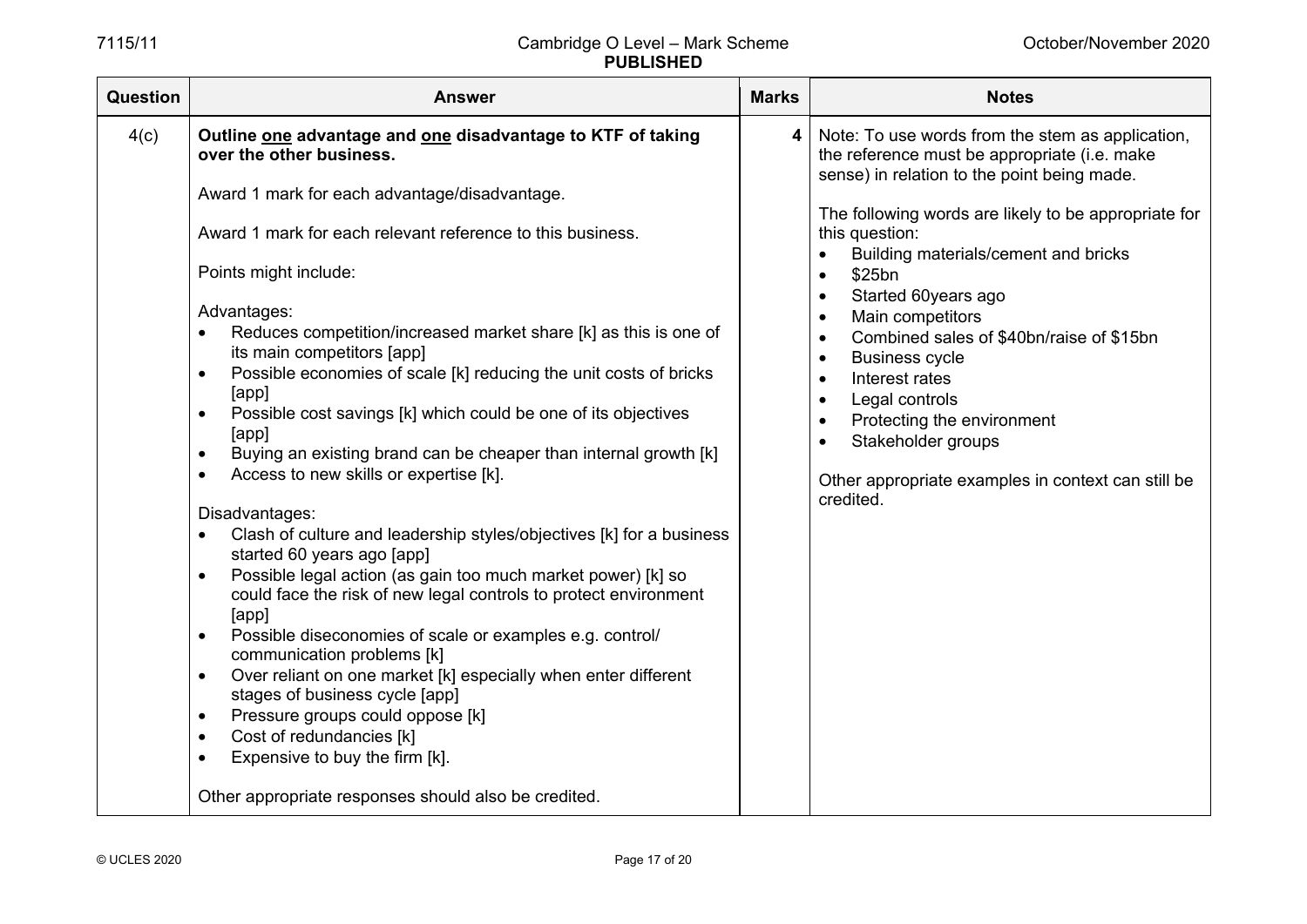| Question | <b>Answer</b>                                                                                                                                                                                                                                                                                                                                                                                                                                                                                                                                                                                                                                                                                                                                                                                                                                                                                                                                                    | <b>Marks</b> | <b>Notes</b>                                                                                                                                                                                                                                                                                                                                                                                                                                                                                                                                                                                                                                                                                                                                                                      |
|----------|------------------------------------------------------------------------------------------------------------------------------------------------------------------------------------------------------------------------------------------------------------------------------------------------------------------------------------------------------------------------------------------------------------------------------------------------------------------------------------------------------------------------------------------------------------------------------------------------------------------------------------------------------------------------------------------------------------------------------------------------------------------------------------------------------------------------------------------------------------------------------------------------------------------------------------------------------------------|--------------|-----------------------------------------------------------------------------------------------------------------------------------------------------------------------------------------------------------------------------------------------------------------------------------------------------------------------------------------------------------------------------------------------------------------------------------------------------------------------------------------------------------------------------------------------------------------------------------------------------------------------------------------------------------------------------------------------------------------------------------------------------------------------------------|
| 4(d)     | Explain how two external stakeholder groups might be affected<br>by the takeover.<br>Award 1 mark for each relevant stakeholder group.<br>Award 1 mark for each relevant reference to this business.<br>Award 1 mark for each relevant explanation.<br>Points might include:<br>Banks [k] may have increased demand for loans [an] to pay for<br>taking over its main competitor [app]<br>Government [k] as may receive more tax revenue [an] if KTF can<br>$\bullet$<br>increase its \$40bn sales [app]<br>[Local] community [k] may be concerned about possible job<br>losses [an]<br>Suppliers [k] could lead to fewer / increased orders [an] for<br>building materials [app]<br>Pressure groups [k]<br>$\bullet$<br>Consumers [k] as may lead to less choice [an]<br>$\bullet$<br>Competitors [k] as they will be concerned about possible price<br>drops due to the economies of scale gained [an]<br>Other appropriate responses should also be credited. | 6            | Note: To use words from the stem as application,<br>the reference must be appropriate (i.e. make<br>sense) in relation to the point being made.<br>The following words are likely to be appropriate for<br>this question:<br>Building materials/cement and bricks<br>$\bullet$<br>manufacturing<br>$\bullet$<br>\$25bn<br>$\bullet$<br>Started 60years ago<br>$\bullet$<br>Main competitors<br>$\bullet$<br>Combined sales of \$40bn<br>$\bullet$<br><b>Business cycle</b><br>$\bullet$<br>Interest rates<br>$\bullet$<br>Legal controls<br>$\bullet$<br>Protecting the environment<br>$\bullet$<br>Other appropriate examples in context can still be<br>credited.<br>Do not award answers which refer to internal<br>stakeholders such as: owners (shareholders),<br>employees. |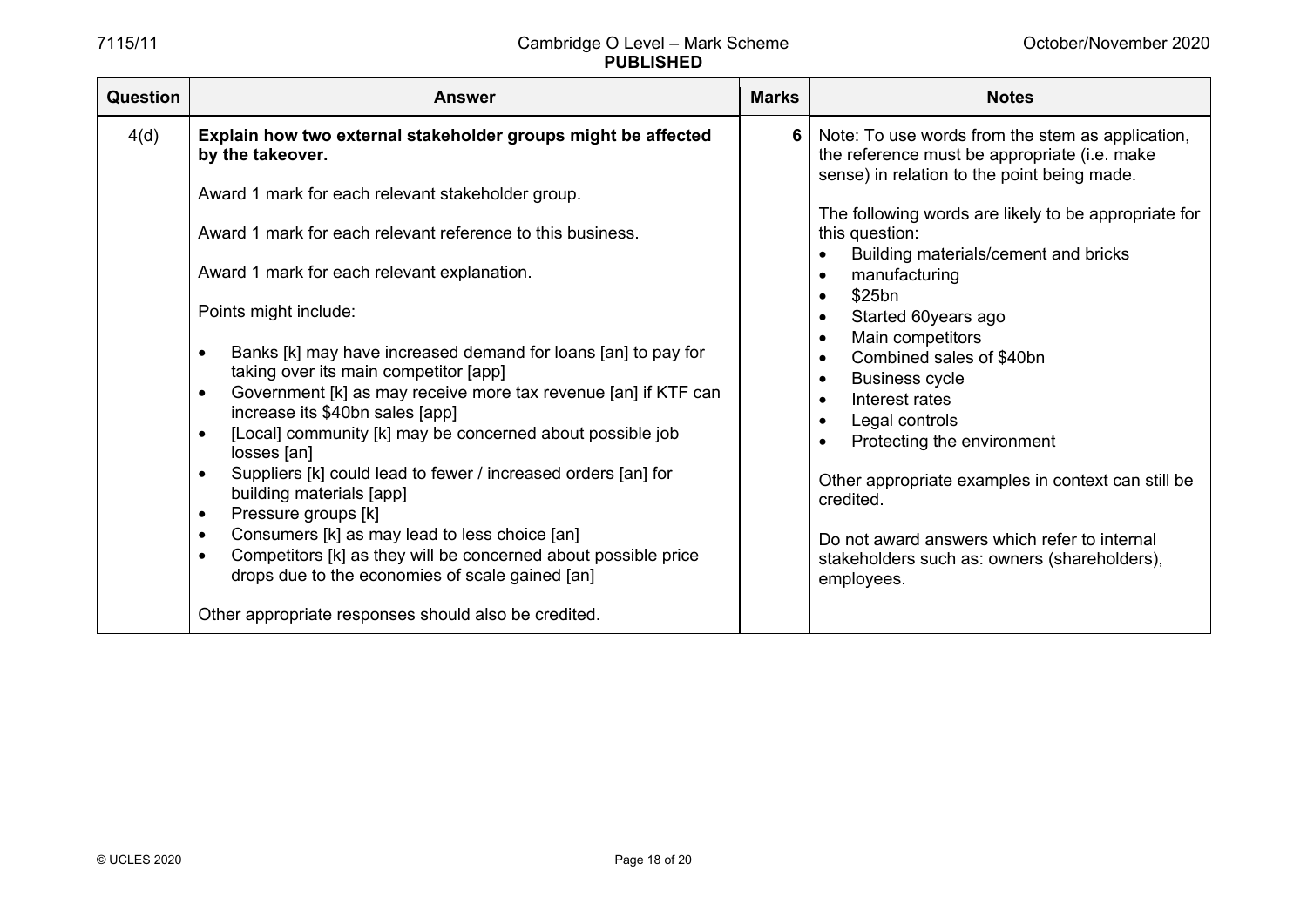| Question | <b>Answer</b>                                                                                                                                                                                                                                                                                                                                                                                                                                                                                                                                                                                                                                            | <b>Marks</b> | <b>Notes</b>                                                                                                                                                                        |
|----------|----------------------------------------------------------------------------------------------------------------------------------------------------------------------------------------------------------------------------------------------------------------------------------------------------------------------------------------------------------------------------------------------------------------------------------------------------------------------------------------------------------------------------------------------------------------------------------------------------------------------------------------------------------|--------------|-------------------------------------------------------------------------------------------------------------------------------------------------------------------------------------|
| 4(e)     | Do you think businesses will be more affected by new legal<br>controls to protect the environment than an increase in interest<br>rates? Justify your answer.<br>Award up to 2 marks for identification of relevant issues.<br>Award up to 2 marks for relevant development of points.<br>Award 2 marks for justified decision as to which factor likely to have<br>the biggest effect on businesses.<br>Points might include:<br>New legal controls to protect environment:<br>May have to buy pollution permits/pay fines [k] increasing costs<br>[an] which could increase prices [an]<br>Introduce new techniques/change how they make things [k] so | 6            | For evaluation to be awarded justification will<br>follow on from relevant analysis of points.<br>Answers which only discuss one option cannot be<br>awarded both evaluation marks. |
|          | need to spend more to train employees [an]<br>Might have to buy new machinery[k]<br>$\bullet$<br>May be forced to change location [k]<br>May have to change raw materials [k]<br>$\bullet$<br>Increase in Interest rates:<br>Bank loans more expensive for business/increased cost of<br>$\bullet$<br>borrowing [k] less likely to invest in capital [an]<br>Consumers less likely to borrow to buy expensive items [k]<br>$\bullet$<br>leading to lower sales [an]<br>Demand for higher wages [k] as workers might face lower<br>$\bullet$<br>disposable income [an]<br>Other appropriate responses should also be credited.                            |              |                                                                                                                                                                                     |